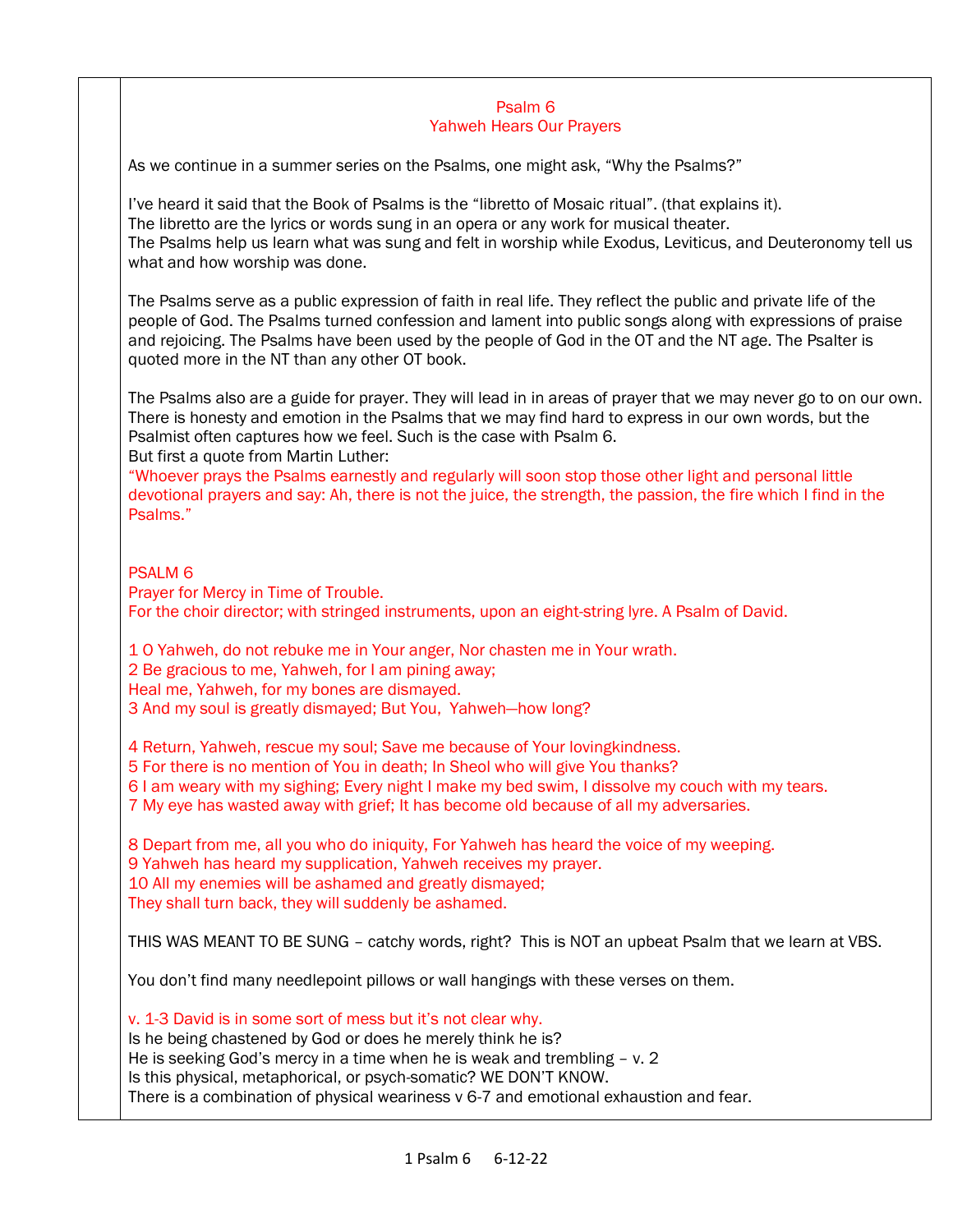For some reason, David appears to be conscience struck; he feels God's displeasure and takes the blames on himself. No specific sin is mentioned or referenced in the text, but if we're honest we may often feel this way. In one sense that is valid. If we really know our own hearts, we will see that God would have reason to be displeased with us.

BUT, if we really know God's grace, we know that in Christ there is NO CONDEMNATION, even if there is conviction of sin.

## Ps 32:

1 How blessed is he whose transgression is forgiven, Whose sin is covered!

2 How blessed is the man to whom the Lord does not impute iniquity, And in whose spirit there is no deceit!

# 1 Jn 1:9

If we confess our sins, He is faithful and just to forgive us from all our sins and to cleanse us from all unrighteousness.

V 2-.3 – David is in the midst of all of this despair because God doesn't seem to be watching or He doesn't seem to care.

David mentions his 'bones' and his 'soul'- likely a way of indicating that he is suffering in his whole person.

## HOW LONG???

David has cried uncle; he has tapped out and God has still not let up. HOW LONG??? "I can't go on anymore. I've thrown in the towel. Let's all go to our mutual corners."

In the center of this is the sense of having lost the smile of God. Where do you go when you think that God is angry with you, and you need grace?

You go to the only place where you can find grace. You go to God, to Yahweh, THE God of covenant steadfast love.

David knows by experience or simply by faith that while Yahweh may strike, he also heals- Isa 19:22 22 Yahweh will strike Egypt, striking but healing; so they will return to Yahweh, and He will respond to them and will heal them.

David, a man after God's own heart, had a living relationship with God. As you read the Psalms you get a sense of the give and take and honesty with which he approaches God.

Do it surprise you? Does it shock you?

Have you ever felt this way? If we're honest, we've probably felt this way more than we've felt like Psalm 34:1 "I will bless Yahweh at ALL TIMES; His praise shall CONTINUALLY be in my mouth."

## v. 4 The Basis of David's plea

David actually brings an argument to God as he seeks to make a case based on the character of God Himself chesed of God = steadfast love, covenantal love

Ex 34:6 Then Yahweh passed by in front of him and proclaimed, "Yahweh, Yahweh, God, compassionate and gracious, slow to anger, and abounding in lovingkindness and truth;

2 Sam 22:51 *He* is a tower of deliverance to His king, And shows lovingkindness to His anointed, To David and his descendants forever."

David appeals to God's promises and to His character that is behind the promises. God's 'hesed' is His promise to never let us go.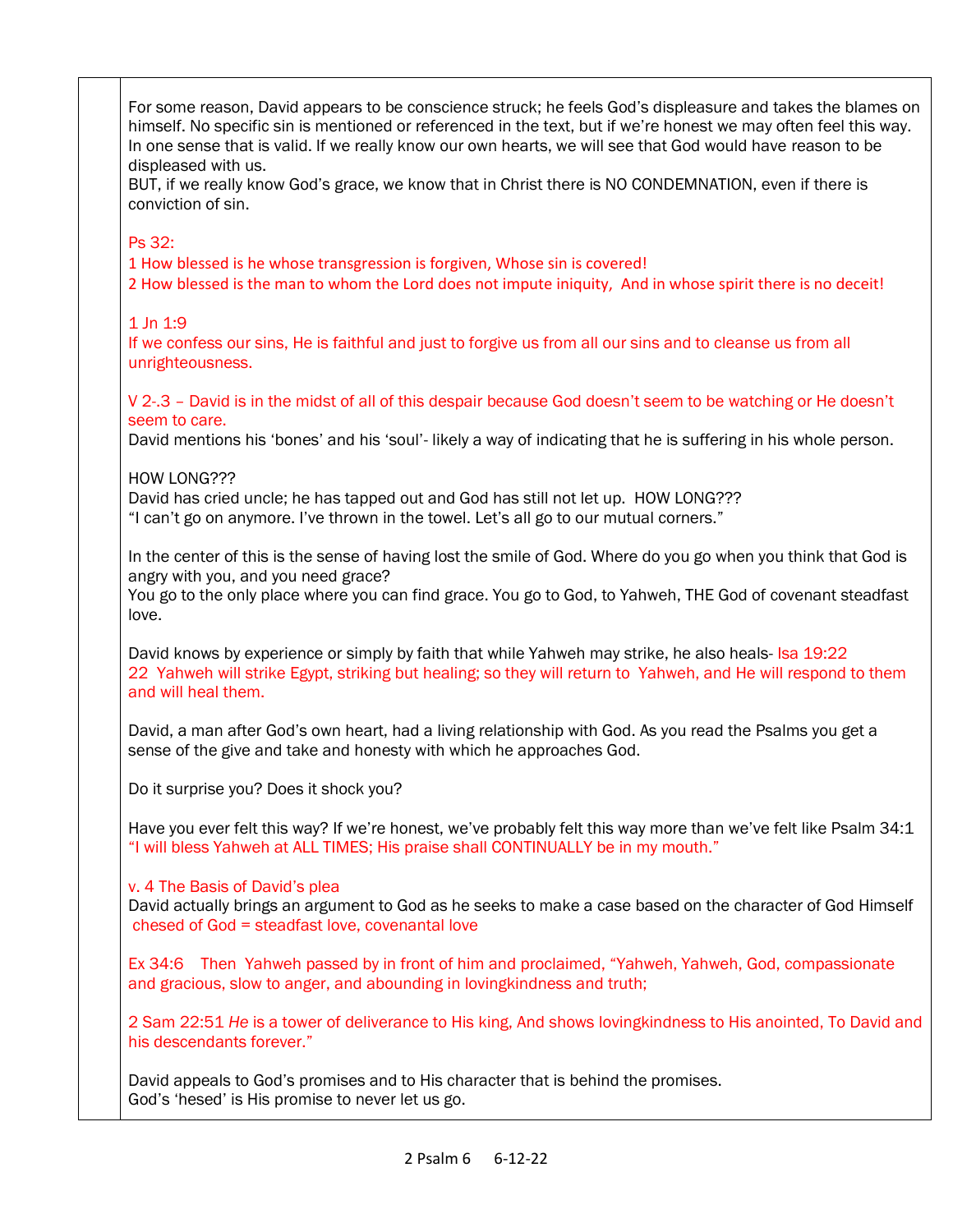Ps 13 echoes some themes of Psalm 6 such as: "How Long?" "How long will my enemies be exalted over me?" "How long will you hide your face from me?"

It also echoes his confidence in the character of God:

5 But I have trusted in Your lovingkindness;

My heart shall rejoice in Your salvation.

6 I will sing to the LORD,

Because He has dealt bountifully with me.

 EX: story of Teddy Roosevelt Jr – he served in WWI and came back to fight in WWII. On the eve of D-Day (78<sup>th</sup> anniv was June 6<sup>th</sup>) TR Jr. asked Eisenhower if he could be in the landing assault group. He was 57 and limited by arthritis.

When asked why he wanted to hit Utah Beach. What was his argument? 'My men expect it of me. I'm the son of Theodore Roosevelt.' One could paraphrase: 'I have to—it's who I am; it's part of my character.' -Davis, Dale Ralph . Way of the Righteous in the Muck of Life .

It is God's character to express his "hesed", his lovingkindness. David knows this and he leads with that in his request.

 \*\* Your prayer life will be enriched or diminished depending on your knowledge of the nature and character of God. DOCTRINE DOES MATTER, even, or especially in prayer.

The character of God is a basis for prayer and for solidity in our lives. To this end Psalm 90:14 teaches us, "O satisfy us in the morning with they lovingkindness, that we may rejoice and be glad all our days.

#### v.5 An appeal from the heart

"I can't praise you if I'm dead."

This is a small window into the soul of David. He sees that a key reason for living is to PRAISE God. He was a shepherd, a warrior, a king, and a Psalmist, but his main purpose for being alive was to "Bless the Lord at all times".

Do we see our lives in this way? Are we focused on praising God with our lives and our lips or are we here to make a good living, get comfortable in old age, be admired as a servant of Christ, advance in our careers, excel in our activities, etc?

\*\*\* Don't underestimate the value of sitting or standing next to others while lifting up songs of praise to God. We live in a culture that is obsessed with being 'our authentic selves'. Well, Christian, you're most authentic self was made to love and praise God with your heart, soul, mind, strength, and voice.

"Make a joyful noise" is not a command as much as an overflow of a heart that is intent of giving God the praise of which He alone is worthy.

WCFSC – What is the chief end of man? To glorify God and enjoy Him forever. Forever starts here and now in this life.

AW Tozer: "Worship is to feel in your heart and express in some appropriate manner a humbling but delightful sense of admiring awe and astonished wonder and overpowering love in the presence of that most ancient Mystery, that majesty which philosophers call the First Cause but which we call Our Father Which Art in Heaven."

One might say to David, "you can still worship God when you're dead. You will join the cloud of heavenly witnesses around the throne."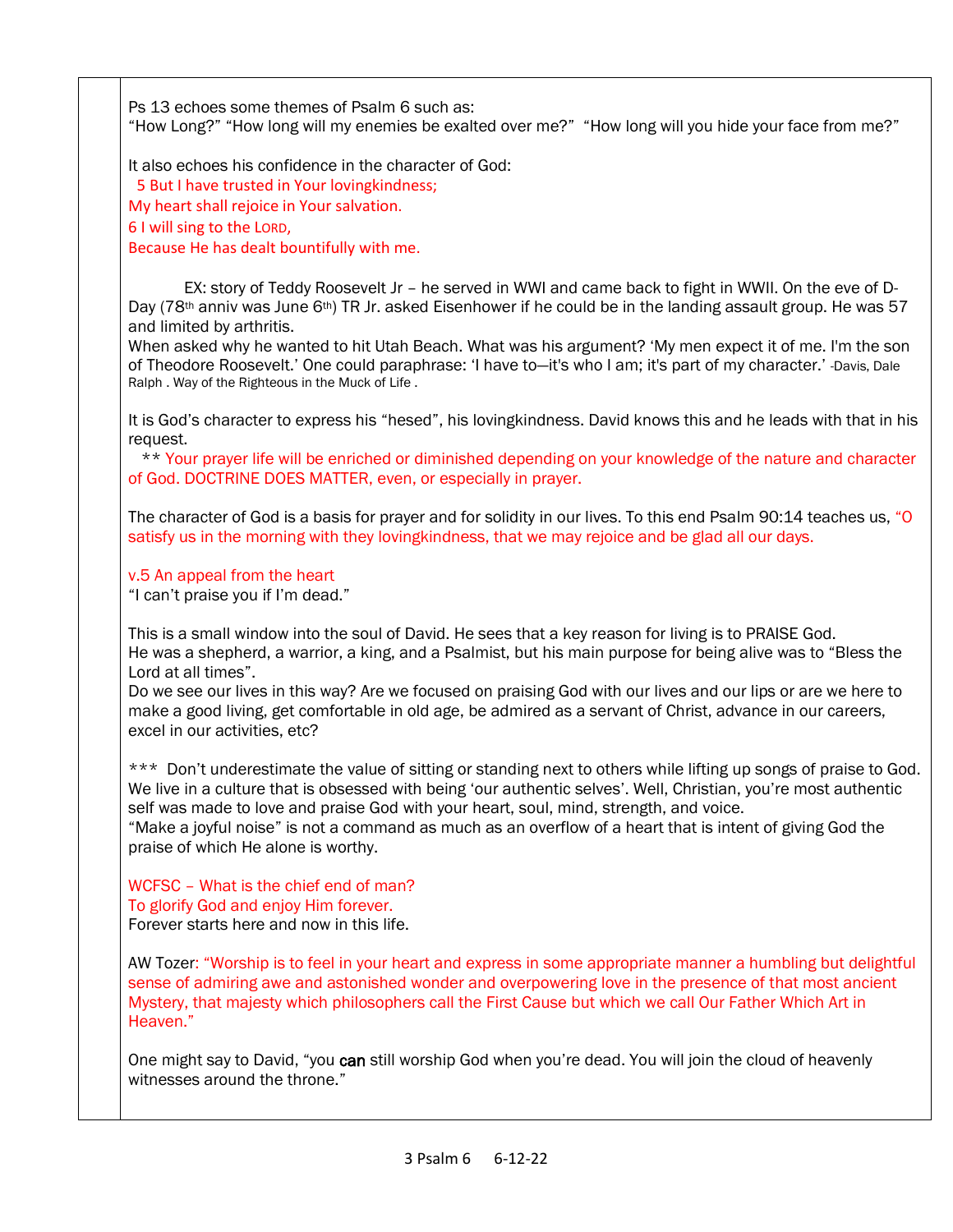True, but David is pointing out that the purpose of BEING ALIVE is to praise God. Believers who have died share in the praise of the saints and angels for sure, but we don't see that.

There is a glory that is displayed when we in THIS LIFE learn to praise God above all else.

We all worship and glorify something or someone everyday in what we do and say. The question is, "Who is the focus or object of our praise?"

 EX: If a panel of six strangers were to watch a video of your life and secret thoughts during the 6 days and 22 hours that you are NOT in church, what would they conclude about the object of your worship? If they only had tape of the 1-2 hours you are IN CHURCH what would they conclude?

The value and priority of praise does NOT eliminate the reality of lament. In the psalms we see the worship of lament – the honest cry of the soul that is turned toward God.

While God is worthy of our praise, He is also worthy of our honesty. The Christian life is not all peaches and cream. There is a reason that Jesus said, "Blessed are those that mourn, for they shall be comforted." The church age does have a clearer understanding of our hope in Christ, but this is not an age void of suffering and lament.

Deep sorrow is as much a part of the spiritual world today as it was in the time of David. When you feel this way, you are in good company with David, a man after God's own heart.

### v. 6-7 An appeal to God's heart for the miserable

The Psalmist doesn't need to inform God of his condition, but he knows that God extends compassion in the face of the misery of His people.

Victor Hugo says, "The supreme happiness of life is the conviction that we are loved; loved for ourselves—say rather, loved in spite of ourselves."

That is God's "hesed" – His steadfast unconditional covenant love.

God's timing is not always in line with ours, hence the question, "How long?" but God is moved by our suffering.

This Psalm shows us that while prayer can be very emotional and honest, it can also be rational. The psalmist makes arguments based on the nature, character, and promises of God.

We don't need to be honest with God because He needs additional information.

Matt 6:8 – God knows what we need before we ask, so our prayer is not for His sake. We need to be honest with God for OUR SAKE.

Sometimes it is when we push ourselves to make our case before God, we realize that our case is really all about us and not God. What may seem like a legit request in our heads doesn't sound so legit when we actually hear ourselves verbalize our case before God. And sometimes we will be encouraged to continue because our honest cry is coming from a God centered heart.

#### v. 8-10 David's confidence

The text does not indicate that David saw an immediate vindication or deliverance, but that is not really the point. It will come at some time.

David puts his confidence in knowing that Yahweh "hears' his prayers and knows the voice of his weeping sons and daughters. Simply knowing that the Lord hears is cause for rejoicing. The darkness is lifted.

1 Pet 5: 6 Therefore humble yourselves under the mighty hand of God, that He may exalt you at the proper time, 7 casting all your anxiety on Him, because He cares for you.

Prayer is an act of humbling ourselves before God.

VoV – God THE ALL

I rejoice to think that all things are at thy disposal,